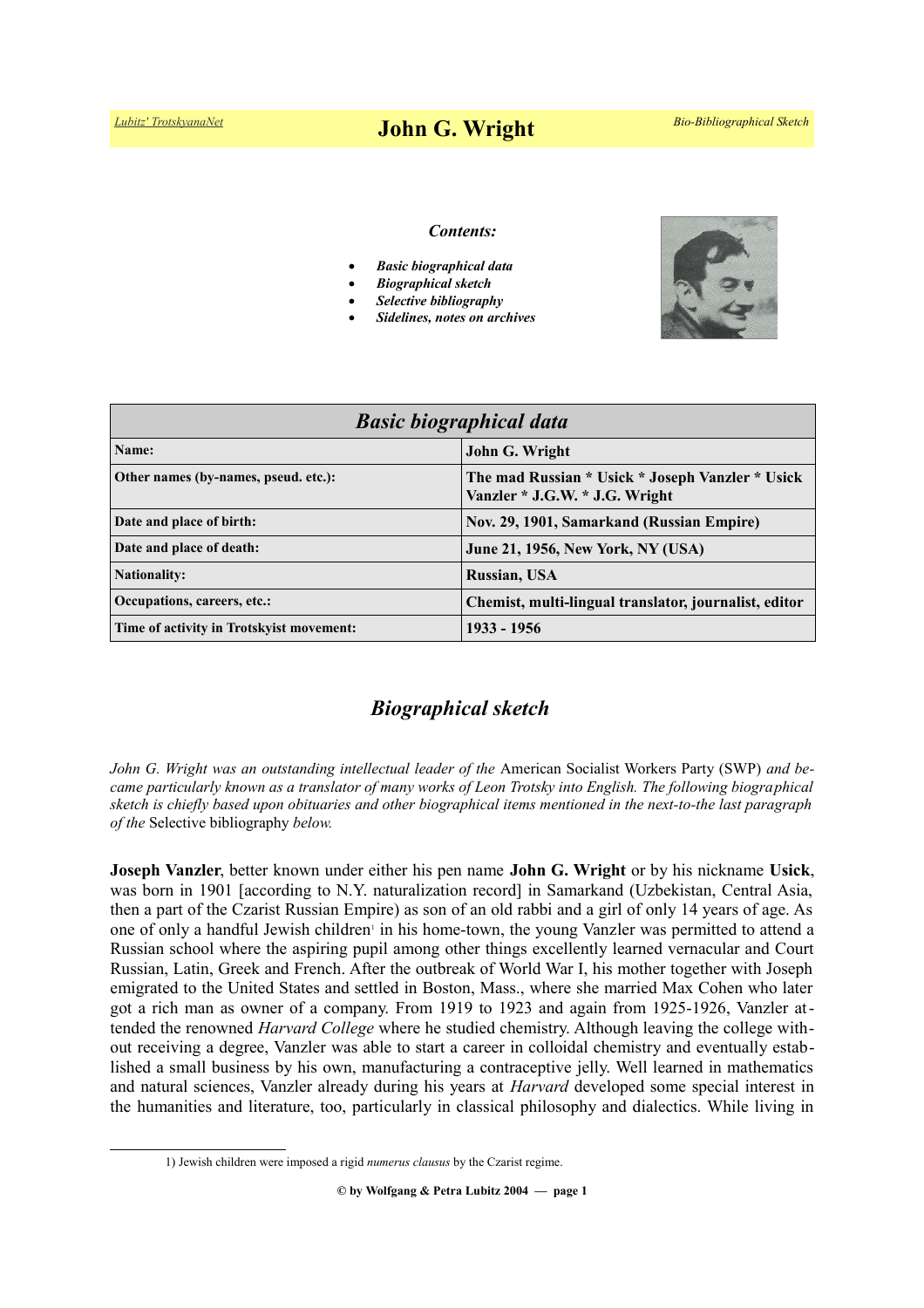NewYork, the well educated and a bit eccentric businessman<sup>2</sup> associated himself with a bohemian circle of painters, novelists, etc. and became a sponsor of a little magazine launched by his friend Alexander [King,](https://en.wikipedia.org/wiki/Alexander_King_(author)) later a noted humorist and illustrator.

In the late 1920s, Vanzler had married Edith Rose Konikow, the daughter of Trotskyist pioneer Antoinette Konikow<sup>[3](#page-1-1)</sup>. In the late 1920s and early 1930s, in the wake of his philosophical studies, leading him from Hegel to Marx and Engels, and under the influence of his wife, who already was actively engaged in the Trotskyist movement, Vanzler successively approached to revolutionary Marxist positions, and in 1933 he followed his wife and his mother-in-law into the Trotskyist movement joining the ranks of the New York branch of the *Communist League of America (CLA)*, the American section of the international Trotskyist movement which at that time was known as the *International Communist League (ICL)*. Vanzler soon began to use the pen name *John G. Wright* while most of his friends, relatives and comrades affectionately called him *Usick*.

After having actively taken part in the 1934 New York hotel strike, in which the Trotskyists successfully intervened, and after a short phase of associating with B.J. Field (i.e. Max Gould), the leader of a faction inside the CLA regarded by the party leadership as ultra-leftists<sup>[4](#page-1-2)</sup>, Wright soon began to transform himself from a bohemian and eccentric individualist into a faithful and widely respected party worker participating in the political and ideological work of the organization and eventually becoming one of the leading and shaping figures of American Trotskyism.

From 1940 to his death, Wright served on the *National Committee (NC)*, the leading body of the *Socialist Workers Party (SWP)* which was founded in 1938 as the mainstream U.S. Trotskyist party succeeding the *CLA* and the *Workers Party*, respectively. Many resolutions and other relevant party documents in this time were drafted or co-authored by Wright.

The special meaning of John G. Wright to American and international Trotskyism can be summarized as follows:

– Being a polyglot who knew no less than eight languages and who was fluent in Russian since this was his native tongue, John G. Wright from the 1930s to his death was the most eminent and distin-guished translator of major writings as well as of innumerable articles by Leon Trotsky into English<sup>[5](#page-1-3)</sup>. Undoubtedly, Wright's translation and editorial work is given credit for the fact that Trotsky's works have been relatively well represented and easily readable in the English-speaking world and thus re volutionary Marxist heritage could be preserved through the long period of Stalinist reaction and decline. It must be added that Wright not only translated but also edited and often annotated Trotsky's texts and that his rendering the Russian texts into English was highly praised by Trotsky himself with whom Wright had a lively correspondence and whom he never was able to meet in person. It must also be added, that Wright not only translated writings by Trotsky but by other non-English writing Marxist theorists and leaders, too, such as for example Plekhanov, Lenin, Zinoviev<sup>[6](#page-1-4)</sup>.

– During the second half of the 1930s, Wright became an invaluable collaborator to Trotsky, particularly in the latter's fight against the monstrous Stalinist Moscow show trials. Wright placed his outstanding ability and experience as a researcher at Trotsky's disposal and was busy in doing in-depth investigations in American libraries and so on, tracking down references in the testimony and thus gave Trotsky a considerable help in the preparation of some of his major works; he particularly aided Trots-

<span id="page-1-0"></span><sup>2)</sup> According to George [Novack,](https://www.trotskyana.net/Trotskyists/Bio-Bibliographies/bio-bibl_novack.pdf) he never felt at ease in the business world (see Novack, George: Role of a leading Marxist scholar : John G. Wright, in: *The Militant,* 40.1976 (29=July 23), p. 18).

<span id="page-1-1"></span><sup>3)</sup> Antoinette [Konikow](https://en.wikipedia.org/wiki/Antoinette_Konikow) (1869-1946) was a medical doctor and became renowned as a pioneer of birth control in the U.S. In 1919 she was a co-founder of the communist movement in the U.S. and in 1928 founder of the *Independent Communist League*, a small Trotskyist group in Boston which soon joined the ranks of the *Communist League of America (CLA)* led by J.P. [Cannon,](https://www.trotskyana.net/Trotskyists/Bio-Bibliographies/bio-bibl_cannon.pdf) M. [Shachtman,](https://www.trotskyana.net/Trotskyists/Bio-Bibliographies/bio-bibl_shachtman.pdf) and M. [Abern.](https://www.trotskyana.net/Trotskyists/Bio-Bibliographies/bio-bibl_abern.pdf) In the 1940s she was a leading member of the *Civil Rights Committee*.

<span id="page-1-2"></span><sup>4)</sup> B.J. Field and his followers were excluded from the *CLA* for violating discipline during a strike in 1934. The [Fieldites,](https://en.wikipedia.org/wiki/Fieldites) as they were called, launched the *League for a Revolutionary Workers Party (LRWP)*, which became notorious for a certain brand of 'ultra-left' anti-Trotskyism.

<span id="page-1-3"></span><sup>5)</sup> Other prominent Trotskyist translators of Trotsky's writings (or, manuscripts) from Russian into English include e.g. Max [Shachtman,](https://www.trotskyana.net/Trotskyists/Bio-Bibliographies/bio-bibl_shachtman.pdf) Brian [Pearce,](https://en.wikipedia.org/wiki/Brian_Pearce) and Marilyn Vogt-Downey.

<span id="page-1-4"></span><sup>6)</sup> Please note that our list below of works translated by Wright only considers independently published books while the bulk of articles and other dependently published items which were translated by him remain unconsidered.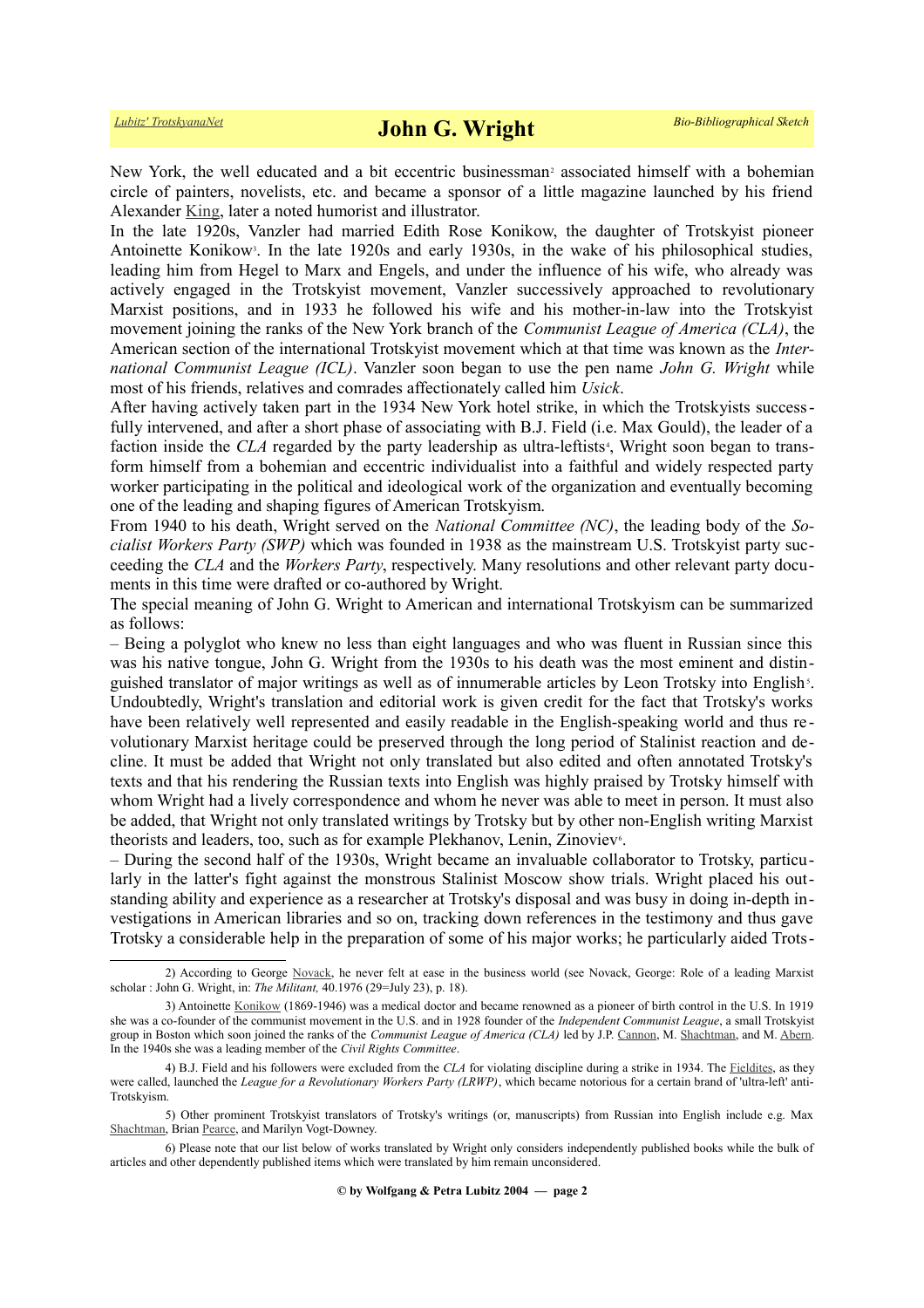ky and the *Dewey Commission*[7](#page-2-0) to expose the Moscow trials as frame-ups and slander.

– Besides by his outstanding work as a translator and editor of Trotsky's writings, Wright also became well known in the Trotskyist movement as an author. From the mid-1930s until his death, he contributed several hundred articles to the American and international Trotskyist press, chiefly to *SWP's* weeklypaper *The Militant*<sup>8</sup> and to its theoretical paper, *The New International*, which in 1940 was renamed *Fourth International,* and which was also co-edited by Wright; no less than 40 longer articles and reviews from his pen appeared in *Fourth International* between 1940 to 1955, and the last major article<sup>9</sup>which he could finish before he died, was posthumously published in *International Socialist Review*<sup>[10](#page-2-3)</sup>. The topics dealt with in Wright's articles were ranging from international affairs to the capitalist economy of the welfare state and to atomic energy. However, at the very core of his interest were the contradictory and sometimes amazing developments inside the USSR and the crisis of Stalinism which he followed with close attention and by intensively and carefully reading Soviet newspapers and other original primary sources from within, "uncovering from the merest hints and obscure references many of the most momentous events. Time and again he was the first to reveal important Soviet economic trends and shifts of line of the Kremlin bureaucracy. He was the first to uncover and make public Stalin's last purge, the frame-up of the Soviet Jewish doctors. Months after Stalin's death, his Kremlin successors admitted to the truth of the fact that had been first revealed to the world by John G. Wright"<sup>[11](#page-2-4)</sup>.

– Another field of Wright's special interest was dialectical materialism; according to George Novack, "John G. Wright was most at home in the domain of ideas. Philosophy, logic, and problems of the method of thought were his major preoccupation. He was familiar with the highways and byways of Western thought. His favoured fields were Greek and the classical German schools of philosophy"<sup>[12](#page-2-5)</sup>, with special focus on Hegel.

– In the *SWP*, Wright – who was renowned for his thorough-going knowledge of the works of Hegel, Marx, Engels, Lenin and Trotsky as well as of international and Soviet affairs – for many years func tioned as a teacher giving innumerable educational lectures and classes in Marxist philosophy, history of Bolshevism, etc., always stimulating his audience and trying to win his students to the classic Marxist writings.

– Last not least, Wright was also constantly involved into the daily life of the *SWP* and actively participated in almost all programmatic, political and theoretical controversies which took place inside the party, e.g. in the long debates and factional struggles preceding the so-called [Cochran](https://www.trotskyana.net/Trotskyists/Bio-Bibliographies/bio-bibl_cochran.pdf) split<sup>[13](#page-2-6)</sup> of 1953. He frequently contributed to the party's internal discussion bulletins.

After his marriage with Edith Konikow – from whom he had a son, Tyl – had broken up in the 1940s, Wright in the early1950s remarried with Doris<sup>[14](#page-2-7)</sup>, from whom he got a son in 1952. Only a few years later, Wright suffered a heart attack and got severely ill with pneumonia. Not yet totally reconvalesced, he collapsed of a second heart attack and died at his home in New York City on June 21, 1956.

<span id="page-2-0"></span><sup>7)</sup> The *International Commission of Inquiry Into the Charges Made Against Leon Trotsky in the Moscow Trials* perhaps was better known as the *[Dewey Commission](https://en.wikipedia.org/wiki/Dewey_Commission)*, named after its chairman John [Dewey](https://en.wikipedia.org/wiki/John_Dewey) (1859-1952), a distinguished American educator and Professor Emeritus of philosophy from *Columbia University* who was well-known and respected across the political spectrum. In 1937 the *Dewey Commission* and its sub-commissions exhaustively investigated the Moscow show trials and conducted hearings in Coyoacán (Mexico) as well as in Europe. The commission's final report ("Not guilty", 1938) comprising some 400 pages came to the conclusion that Leon Trotsky was not guilty and that the Moscow show trials were frame-ups.

<span id="page-2-1"></span><sup>8)</sup> Wright was a staff writer and functioned as a member of *The Militant's* editorial board.

<span id="page-2-3"></span><span id="page-2-2"></span><sup>9)</sup> Feuerbach – philosopher of materialism, in: *International Socialist Review*, 17.1956 (4=137), pp. 123-126 and 136-137.

<sup>10)</sup> In Summer 1956, *Fourth International* was renamed *International Socialist Review*, continuing the numbering of its predecessor.

<span id="page-2-4"></span><sup>11)</sup> Preis, Art: John G.Wright – defender of Marxism, in: *The Militant*, 20.1956 (27=July 2), p. 1.

<span id="page-2-6"></span><span id="page-2-5"></span><sup>12)</sup> Novack, George: Role of a leading Marxist scholar : John G. Wright, in: *The Militant,* 40.1976 (29=July 23), p. 18.

<sup>13)</sup> In 1952/53 a sharp factional struggle took place inside the *SWP* between the majority led by James P. [Cannon,](https://www.trotskyana.net/Trotskyists/Bio-Bibliographies/bio-bibl_cannon.pdf) Joseph [Hansen,](https://www.trotskyana.net/Trotskyists/Bio-Bibliographies/bio-bibl_hansen_j.pdf) George [Novack](https://www.trotskyana.net/Trotskyists/Bio-Bibliographies/bio-bibl_novack.pdf) et al. and the minority led by Bert [Cochran,](https://www.trotskyana.net/Trotskyists/Bio-Bibliographies/bio-bibl_cochran.pdf) Harry [Braverman](https://de.wikipedia.org/wiki/Harry_Braverman) et al. The faction fight eventually ended by a severe split when the 'Cochranites' were excluded from the party and a great deal of the working-class militants followed them and left the party.

<span id="page-2-7"></span><sup>14)</sup> The maiden name of Wright's second wife is unknown to us.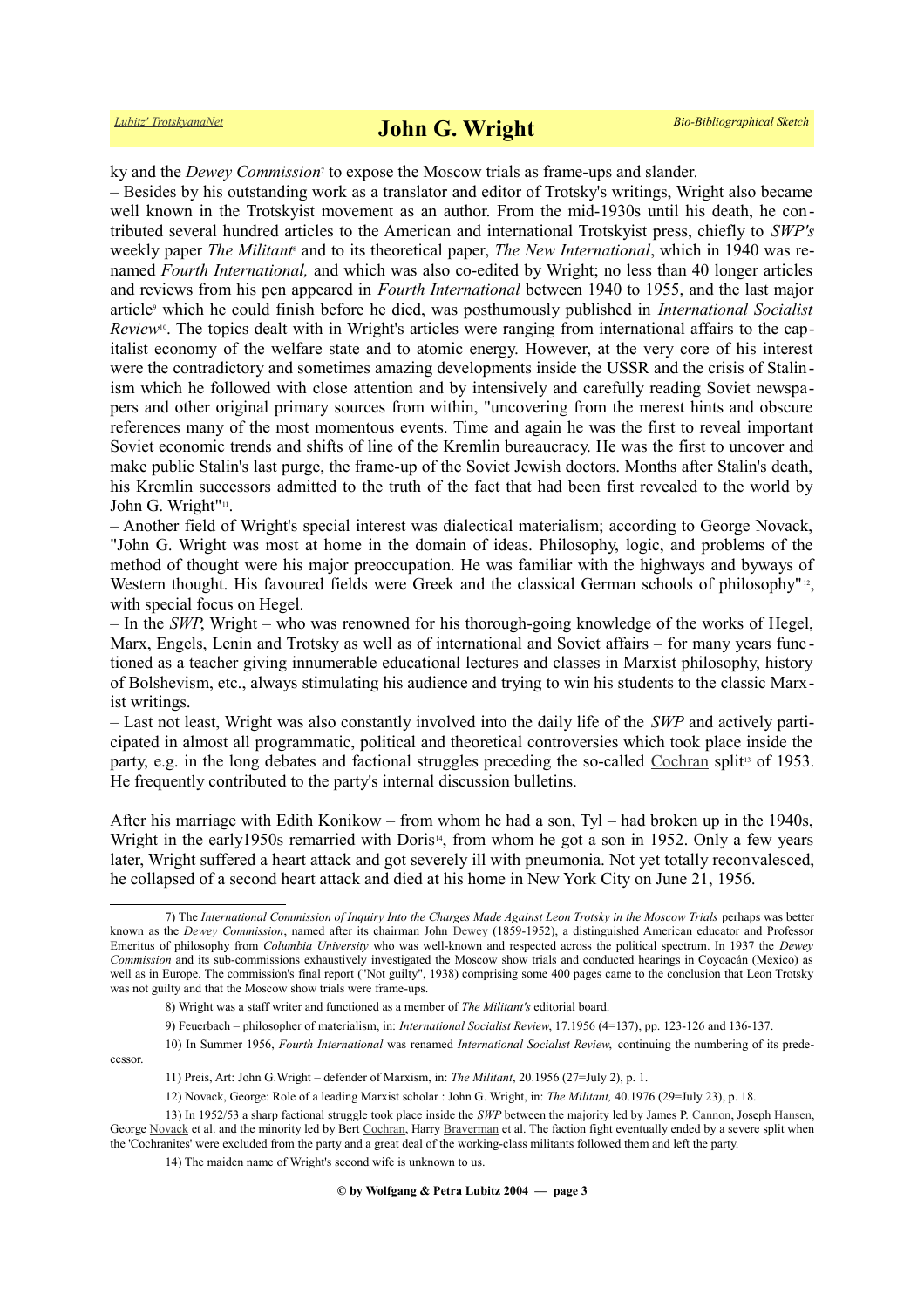# *[Lubitz' TrotskyanaNet](https://www.trotskyana.net/)* **John G. Wright** *Bio-Bibliographical Sketch*

The *SWP* organized two memorial services at the end of June, the one held in Los Angeles, the other held in New York City<sup>[15](#page-3-0)</sup>. Prominent party leaders such as James P. Cannon, Joseph Hansen, Morris Stein (Lewit), and Farrell Dobbs paid tribute to John G. Wright's life and work and gave recollections and reminiscences; some obituaries appeared in the Trotskyist press and elsewhere<sup>[16](#page-3-1)</sup>.

## *Selective bibliography* [17](#page-3-2)

### *Selective bibliography: Books/pamphlets (co-)authored by Wright*

- How the Fourth International was conceived / Jean van Heijenoort. Trotsky's struggle for the Fourth International / John G. Wright. The Fourth International / Michel Pablo. Issued by the National Education Dept., Socialist Workers Party. - New York, NY, 1973. - 39 pp. - (Towards a history of the Fourth International ; 2) (Education for socialists)
- The truth about Kronstadt. New York, NY : National Education Dept., Socialist Workers Party, 1938. 17 pp. (Marxist handbooks ; 2)

### *Selective bibliography: Books/pamphlets and journals (co-)edited by Wright*

- Cannon, James P.: The struggle for a proletarian party / ed. by John G. Wright and with a new introd. by George Novack. - 2. ed. - New York, NY : Pathfinder Pr., 1972. - XVIII, 302 pp.
- Outline history of Russian Bolshevism : the gestation period of the Russian proletariat / comp. by John G. Wright, introd. by Joe Hansen. - New York, NY : Educational Dept., Socialist Workers Party, 1940. - VIII, 18 pp. [Designated as "book 1", only this vol. was publ.]
- Trotsky, Leon: The first 5 years of the Communist International / Leon Trotsky. Transl. and ed. by John G. Wright. - 1-2. - New York, NY : Pioneer Publ., 1945-53 [& later ed., publ. by Monad Pr., New York (with introd. by David Salner) and by New Park Publications, London (with additional material transl. by R. Chappell)]

*Note:* Some of the books by Leon Trotsky listed in the paragraph which follows *(Books/pamphlets translated by Wright)* were not only translated but also annotated and/or edited or co-edited by John G. Wright.

#### *Selective bibliography: Books/pamphlets translated by Wright*

- Reisner, Larisa: Svyazhsk : an epic of the Russian civil war / Larissa Reissner. [Transl. by John G. Wright and Amy Jensen]. - Colombo : Bolshevik-Leninist Publication, 1948. - 18 pp. - (Trotsky memorial publication)
- Trotsky, Leon: Europe and America / transl. from the Russ. by John G. Wright. Colombo : Lanka Sama Samaja, 1951. - 71 pp. - (A Lanka Sama Samaja publication) [& other ed.]
- Trotsky, Leon: Europe & America : two speeches on imperialism / transl. from the Russ. by John G. Wright. New York, NY : Pathfinder Pr., 1998. - 86 pp.
- Trotsky, Leon: The first 5 years of the Communist International / transl. from the Russ. and ed. by John G. Wright. - 1-2. - New York, NY : Pioneer Publ., 1945-53 [& later ed., publ. by Monad Pr., New York (with introd. by David Salner) and by New Park Publications, London (with additional material transl. by R. Chappell)]
- Trotsky, Leon: The Kirov assassination / transl. by J.G. Wright. New York, NY : Pioneer Publ., 1935. 32 pp.
- Trotsky, Leon: Lenin / transl. from the Russ. by John G. Wright. Colombo, 1951. 19 pp. (A Lanka Sama Samaja publication)
- Trotsky, Leon: Leon Trotsky on Engels and Kautsky / [transl. by John G. Wright]. New York, NY : Merit Publ., 1969. - 30 pp.

Trotsky, Leon: Leon Trotsky on the Kirov assassination / [transl. by John G. Wright]. - New York, NY : Pioneer

**© by Wolfgang & Petra Lubitz 2004 — page 4**

<sup>15)</sup> See the reports titled *N.Y. memorial meeting held for John G. Wright* (by Harry Ring) and *Tribute to John G. Wright* (anonymous), in: *The Militant*, 20.1956 (28=July 9), pp. 1 and 4.

<span id="page-3-2"></span><span id="page-3-1"></span><span id="page-3-0"></span><sup>16)</sup> For a listing see the next to the last paragraph of the bibliographical listing below.

<sup>17)</sup> TSB item numbers (e.g. <TSB 0716>) refer to Lubitz' *Trotskyist Serials Bibliography*, München [etc.] : Saur, 1993, which is out of print but [available as PDF file](https://www.trotskyana.net/LubitzBibliographies/Serials_Bibliography/serials_bibliography.htm#PDF) within the framework of the *Lubitz' TrotskyanaNet* website. In TSB you can find detailed descriptions of the respective Trotskyist journals, newsletters, bulletins and the like.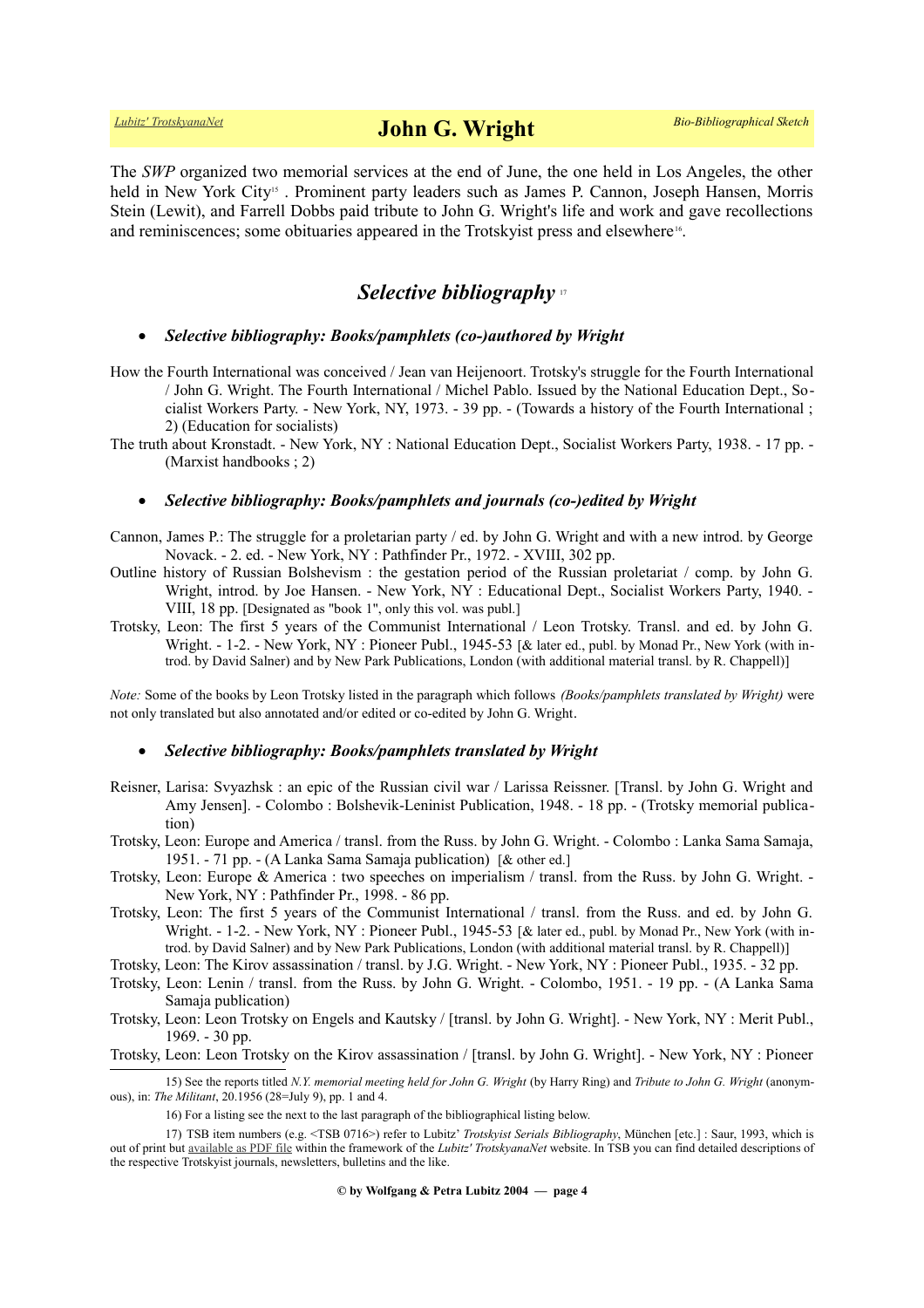Publ., 1956. - 31 pp. - (Pioneer pocket book ; 3)

- Trotsky, Leon: Lessons of October / transl. from the Russ. by John G. Wright. With an introd. and explanatory notes by Maurice Spector. - New York, NY : Pioneer Publ., 1937. - 125 pp. - (The Marxist pocket library) [& later ed., publ. by New Park Publications (London)]
- Trotsky, Leon: The lessons of Spain : the last warning / transl. by John G. Wright. Introd. and notes by V. Kara lasingham. - Indore : Modern Publ. for Spark Syndicate, 1948. - VII, 37 pp.
- Trotsky, Leon: The permanent revolution and Results and prospects. London : New Park Publications, 1962. XV, 254 pp. [& later ed.; "Results and prospects" transl. by Brian Pearce ; "The permanent revolution" transl. by John G. Wright and rev. by Brian Pearce]
- Trotsky, Leon: The permanent revolution and Results and prospects / [introd.: Peter Camejo]. 2. ed. New York, NY : Merit Publ., 1965. - 281 pp. [& later ed.; "Results and prospects" transl. by Brian Pearce ; "The permanent revolution" transl. by John G. Wright (1931) and rev. by Brian Pearce]
- Trotsky, Leon: Perspectives of world development / transl. by John G. Wright. Colombo : Bolshevik Samasamaja, 1950. - 35 pp.
- Trotsky, Leon: The Soviet Union and the Fourth International : the class nature of the Soviet state / transl. by Usick Vanzler [John G. Wright]. - New York, NY : Communist League of America, 1934. 31 pp.
- Trotsky, Leon: The Stalin school of falsification / introd. and explanatory notes by Max Shachtman. Transl. by John G. Wright. - New York, NY : Pioneer Publ., 1937. - XLII, 326 pp. - (Selected works of Leon Trotsky ; 2) [& later ed.]
- Trotsky, Leon: The Stalin school of falsification / with an introd. by George Saunders. Transl. by John G. Wright. Ann. by Max Shachtman. - 3. ed. - New York, NY : Pathfinder Pr., 1972. - XXXVI, 338 pp.
- Trotsky, Leon: Stalinism and Bolshevism : concerning the historical & theoretical roots of the Fourth International / [transl. by John G. Wright]. - New York, NY : Pathfinder Pr., 1960. - 29 pp. - (A Merit pamphlet)
- Trotsky, Leon: The Third International after Lenin / transl. by John G. Wright. With an introd. and explanatory notes by Max Shachtman. - New York, NY : Pioneer Publ., 1936. - LI, 357 pp. - (Selected works of Leon Trotsky; 1) [& later ed.]
- Trotsky, Leon: The Third International after Lenin / transl. by John G. Wright. [Introd.: Gus Horowitz]. 3. ed. New York, NY : Pathfinder Pr., 1970. - XXXVIII, 346 pp. [& later ed.]
- Trotsky, Leon: What is a peace programme? / transl. by John G. Wright. [Colombo] : Lanka Samasamaja Publication, 1956. - 38 pp.
- Trotsky, Leon: What next? : vital questions for the German proletariat / transl. from the Russ. by Joseph Vanzler [John G. Wright]. - New York, NY : Pioneer Publ., 1932. - 192 pp
- Trotsky, Leon: Whither Europe? : (a speech delivered on Febr. 15, 1926) / transl. by John G. Wright. Colombo : Lanka Samasamaja, 1950. - 35 pp.
- Trotsky, Leon: Whither France? / transl. by John G. Wright and Harold R. Isaacs. New York, NY : Pioneer Publ., 1936. - 160 pp. [& later ed., publ. by various publishing houses]
- Zinov'ev, Grigorii Evseevich: Lenin : speech to the Petrograd Soviet / Gregory Zinoviev. Transl. rev. by John G. Wright. - London : Socialist Labour League, 1966. - 48 pp. [Repr. from *Fourth International*]

#### *Selective bibliography: Books, collections, journals, bulletins to which Wright contributed*

America's revolutionary heritage : Marxist essays ed. with an introd. by George Novack. - New York, NY : Pathfinder Pr., 1976. - 414 pp. [& later ed.]

Discussion Bulletin / Socialist Workers Party (New York, NY) <TSB 1547>

- Documents sur la question balkanique / Centre d'Etudes et de Recherches sur les Mouvements Trotskyste et Révolutionnaires Internationaux. - 2. - Paris, 1995. - 56 pp. - (Les cahiers du C.E.R.M.T.R.I. ; 78)
- Fourth International (New York, NY, 1940-56) <TSB 0532>

Internal Bulletin / Socialist Workers Party (New York, NY) <TSB 1548>

International Socialist Review (New York, NY) <TSB 0715>

- The Kronstadt rebellion in the Soviet Union 1921. New York, NY : Nat. Education Dept., Socialist Workers Party, 1973. - 24 pp. - (Education for socialists)
- Leon Trotsky the man and his work : reminiscences and appraisals / Joseph Hansen [et al.] New York, NY : Merit Publ., 1969. - 128 pp.
- Marxist essays in American history / ed. by Robert Himmel. New York, NY : Merit Publ., 1966. 128 pp. [& later ed.]

**© by Wolfgang & Petra Lubitz 2004 — page 5**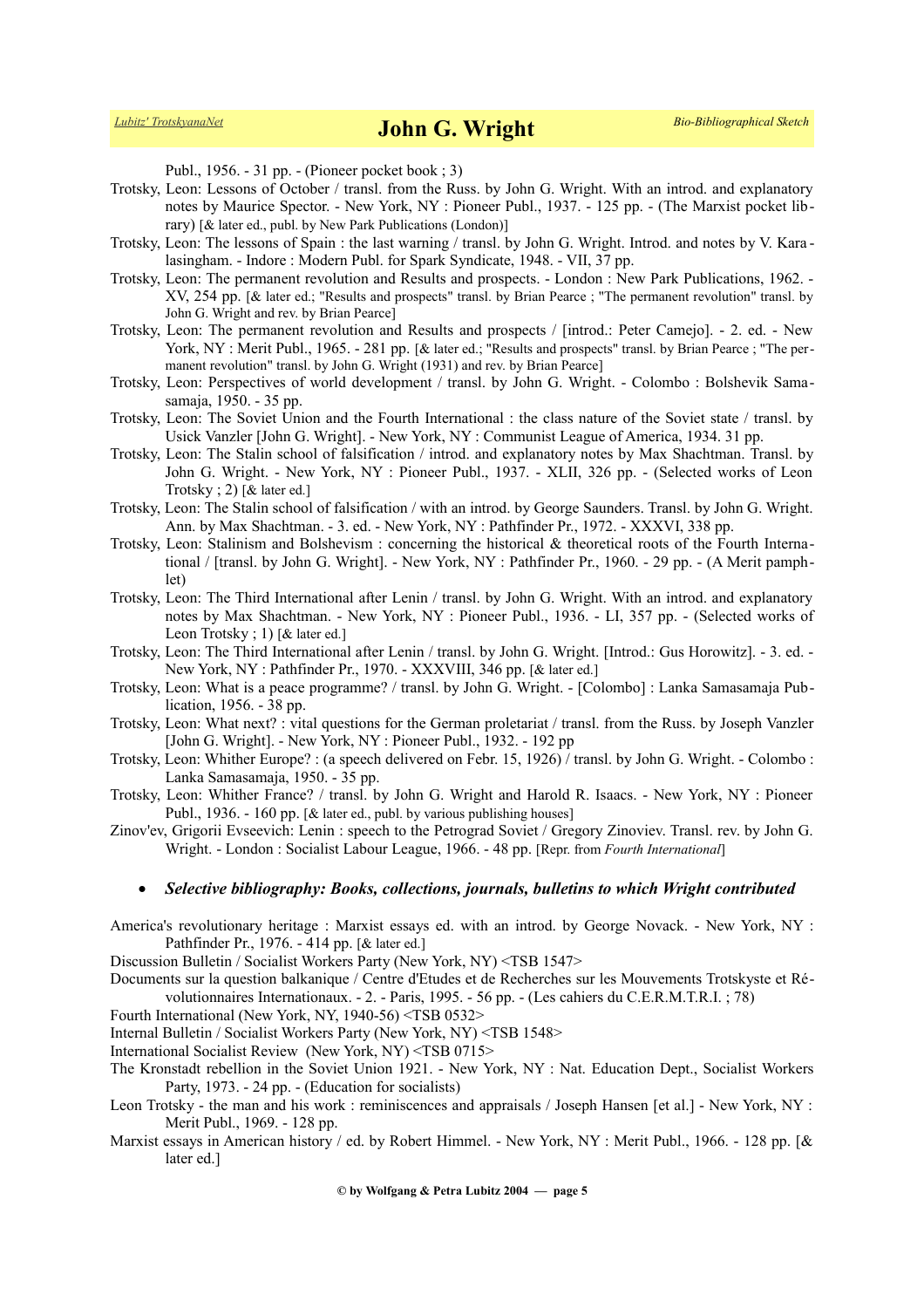The Militant (New York, NY) [ISSN 0026-3885] <TSB 1026>

The New International (New York, NY, 1934-36 and 1938-58) <TSB 1089>

Quatrième Internationale (Paris etc., 1936- ) [ISSN 0771-0569 - ISSN 0765-1740] <TSB 1282>

Vida e morte de Trotsky / Pierre Frank [et al.] Trad. de J. Ferdinando Antunes. - Lisboa : Ed. Delfos, [1974]. - 240 pp. - (Compasso do tempo ; 19)

Workers' International News (London) <TSB 1840>

#### *Selective bibliography: Books and articles about Wright*

[Anon.]: [Joseph Vanzler](https://en.wikipedia.org/wiki/Joseph_Vanzler). [Biographical sektch, Wikipedia article]

[Anon.]: John G. Wright, in: *International Socialist Review* <TSB 0715>, 17.1956 (3=136), p. 77. [Obituary, perhaps written by Joseph Hansen (?)]

- Cannon, James P.: Joseph Vanzler, in: *Cannon, James P.: Speeches for socialism,* New York, NY, 1971, pp. 309- 312. [Obituary speech, originally delivered at a memorial meeting, Los Angeles, Cal., June 25, 1956. Repr. from *The Militant*, 20.1956 (28=July 9); also publ. in Cannon, James P.: *Notebook of an agitator*, New York, NY, 1958, pp. 360-362.]
- Cannon, James P.: A wake for Usick, in: *Cannon, James P.: Speeches for socialism,* New York, NY, 1971, pp. 313-314. [Previously unpubl. letter to Doris Vanzler, dated June 29, 1956]
- Novack, George: Role of a leading Marxist scholar : John G. Wright, in: *The Militant* <ISSN 0026-3885> <TSB 1026>, 40.1976 (29=July 23), p. 18. [Obituary; edited version of a tribute originally given at a memorial meeting, Los Angeles, Cal., June 25, 1956]
- Preis, Art: John G. Wright defender of Marxism, in: *The Militant* [ISSN 0026-3885] <TSB 1026>, 20.1956 (27=July 2), p. 1. [Obituary].
- Ring, Harry: N.Y. memorial meeting held for John G. Wright, in: *The Militant* [ISSN 0026-3885] <TSB 1026>, 20.1956 (28=July 9), p. 1, 4.
- Wald, Alan: A tribute to John G. Wright, in: *Bulletin In Defense of Marxism* <TSB 0219>, 1987 (41), pp. 28 29. [Obituary; on the occasion of the 30th anniversary of the death of J.G. Wright]

*Note:* More informations about John G. Wright are likely to be found in some of the books, pamphlets, university works and articles listed in the relevant chapter(s) of the *[Lubitz' Leon Trotsky Bibliography](https://www.trotskyana.net/LubitzBibliographies/Trotsky_Bibliography/Leon_Trotsky_Bibliography.html) [ISSN 2190-0183],* e.g. chapter  $7.5.18$ .

#### *Selective bibliography: Books dedicated to Wright*

Trotsky, Leon: Writings of Leon Trotsky, 1939 - 40 / ed. by George Breitman and Evelyn Reed. - New York, NY : Merit Publ., 1969. - 128 pp. [& 2. ed., ed. by Naomi Allen and George Breitman. New York, NY : Pathfinder Pr., 1973, 465 pp.]

## *Sidelines, notes on archives*

#### *— Some short quotations from obituaries and biographical sketches:*

"John G. Wright, or 'Usick' as he was called by his intimates, stood out in this land of standardized personalities, and even in our own movement, as a highly distinctive individual, an "original" in the best sense. Steady in purpose, untiring in work, and spontaneously generous, he had a volatile and inflammable temperament. The strong feelings which were anchored in such firm dedication to the socialist cause and in personal friendship would sometimes flare up in unexpected and even bizarre ways. This disciplined reasoner could not always contain his powerful emotions. His eccentricities of expression vexed impatient and intolerant people, but they were endearing than annoying to those who cherished his true worth. [...] He had the most serious attitude towards ideas and could not tolerate any trifling with principles. Where the precise meaning of a term in translation or of the content of a key idea were involved, he was most scrupulous in preserving the theoretical heritage of scientific socialism. [...] In a single conversation he would touch upon the most varied topics - the delights of the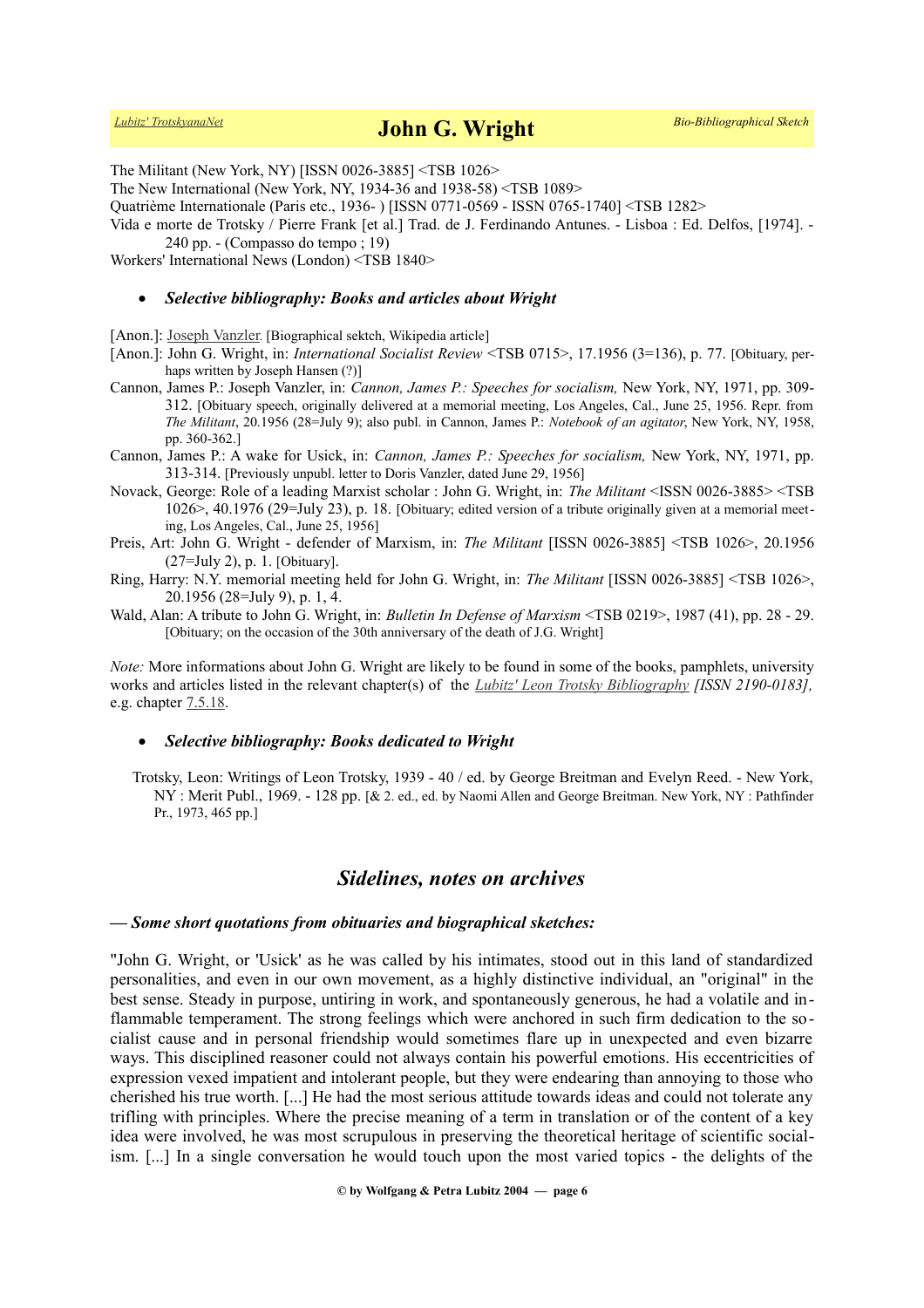Elizabethan poets (Ben Jonson was one of this favorites); the enigma of Totemism (he was especially interested in the origin of society and primitive customs); modern painting (he considered himself a connoisseur of contemporary art); problems of calculus; or one of the latest developments in natural science. All this learning was organized around a central axis and mobilized to serve the cause of the liberation of humanity from the evils of class rule which he so vividly detested. [...] John G. Wright functioned on such an advanced level of generalization and so elevated a point of historical observation that he was unaware of the vast gap separating his own thinking from that of most comrades. It was sometimes necessary to step in and build a bridge between his line of thought and that of his listeners."<sup>[18](#page-6-0)</sup>

"As a collaborator and teacher in the struggle for socialism you could not ask for a better friend and team-mate than Usick. He did not hesitate to express a difference if he saw it that way, but always gently, for he was a gentle and kind man. And what he saw generally had a point to it. On the other hand, he did not hesitate to change when he became convinced that he might have been wrong. He tried to be objective. He knew how to fit into a team, too, subordinating himself without difficulty when that was required."<sup>[19](#page-6-1)</sup>

"Although he had an odd and volatile personality, he differed markedly from many radical intellectuals of the time in that he was not interested in eliciting personal recognition or being in the spotlight. Most of his efforts were devoted to improving the work of others, although he produced quite a few meticulous articles [...] While utterly devoted to socialist revolution, he nonetheless abhorred violence and was motivated by a desire for an ordered world."<sup>[20](#page-6-2)</sup>

"He was our most learned man. Indeed, in the many broad fields which were the subject of his thought and study – the whole range of Marxism, history, philosophy and world literature – it is doubtful that the workers' movement anywhere in the world possessed a comrade so roundly learned as Usick was. He was an intellectual. If there is such a thing as a pure intellectual, one concerned with theoretical ideas as a primary interest, Usick was one. He was also a pure idealist, in that his whole life was devoted to the socialist ideal, but he knew and taught that the ideal must rest on material foundations and can be realized only in the struggle of classes. Usick's learning and his idealism were his strength – and also his weakness. At home in the broad ocean of theoretical concepts, Usick floundered helplessly in the narrow creeks of practical affairs in the workaday world; and that included the political and party struggle, which, unfortunately, is not always free from malignant influences of the class society it strives to change."[21](#page-6-3)

### *— Notes on archives:*

Archival material by and about John G. Wright can be found in almost all archives in which the heritage of those persons is being preserved with whom he corresponded as well as in those archives which preserve rich holdings of *SWP* and *Fourth International* material. However, the main repository for Wright's papers is *[Hoover Institution Archives](https://www.trotskyana.net/Research_facilities/PublicArchives_America/publicarchives_america.html#hoover) (HIA)* at Stanford, Cal., where the *[John G. Wright](http://www.oac.cdlib.org/findaid/ark:/13030/kt3p30133s) [Papers, 1933-1977](http://www.oac.cdlib.org/findaid/ark:/13030/kt3p30133s)* are housed under call no. XX 4090479.1. They were acquired from the *SWP* in 1992 and had been previously housed at the *Library of Social History*, New York, NY, an affiliate of the *SWP*. The collection, open for research, comprises 9 ms boxes (consisting of some 220 folders), containing speeches and writings, correspondence, notes, translations and other material by Wright, chiefly covering the years 1933-1956, e.g. his correspondence with Leon Trotsky, George [Breitman,](https://www.trotskyana.net/Trotskyists/Bio-Bibliographies/bio-bibl_breitman.pdf)

<span id="page-6-0"></span><sup>18)</sup> Novack, George: Role of a leading Marxist scholar : John G. Wright, in: *The Militant,* 40.1976 (29=July 23), p. 18.

<span id="page-6-1"></span><sup>19) [</sup>Anonymous (Joseph Hansen?)]: John G. Wright, in: *International Socialist Review*, 17.1956 (3=136), p. 77.

<span id="page-6-2"></span><sup>20)</sup> Wald, Alan: A tribute to John G. Wright, in: *Bulletin In Defense of Marxism*, 1987 (41), pp. 28 - 29.

<span id="page-6-3"></span><sup>21)</sup> Cannon, James P.: Joseph Vanzler, in: *Cannon, James P.: Speeches for socialism*, New York, NY, 1971, p. 311.